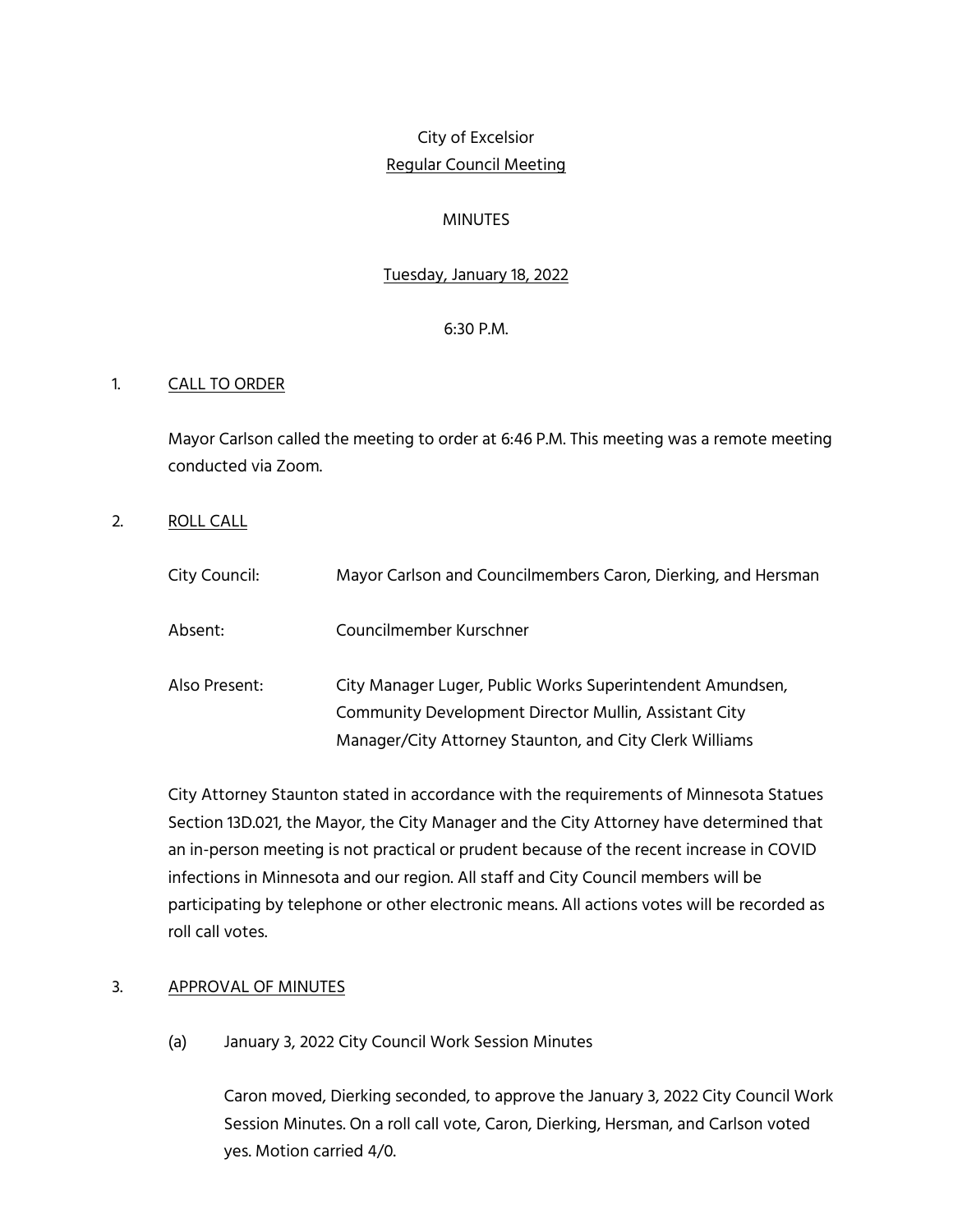#### 4. OPEN FORUM

Peter Hartwich, 186 George Street, addressed the Council about various topics including 3D imaging for proposed projects, proposals received regarding 339 Third Street, 106 Center Street, restaurants, and the Residential Review Process.

Dan Brattland, 474 William Street, addressed the Council about The Commons Concession building.

#### 5. CITY COUNCIL COMMUNICATIONS, QUESTIONS, and REPORTS

(a) Excelsior-Lake Minnetonka Chamber of Commerce Update

No update.

(b) Park and Recreation Commission Update

Public Works Superintendent Amundsen provided an update on the Park and Recreation Commission.

# 6. MEET EXCELSIOR

(a) None

# 7. AGENDA APPROVAL

(a) Meeting Agenda

Hersman moved, Caron seconded, to approve the January 18, 2022 Meeting Agenda with the changes of moving Item 9(b) to 9(c), moving Item 9(c) to 9(b), and the addition of Item 13(a). On a roll call vote, Caron, Dierking, Hersman, and Carlson voted yes. Motion carried 4/0.

(b) Consent Agenda

Hersman moved, Dierking seconded, to approve the January 18, 2022 Consent Agenda with the continuation of Item 7(b)2 to the February 7, 2022 City Council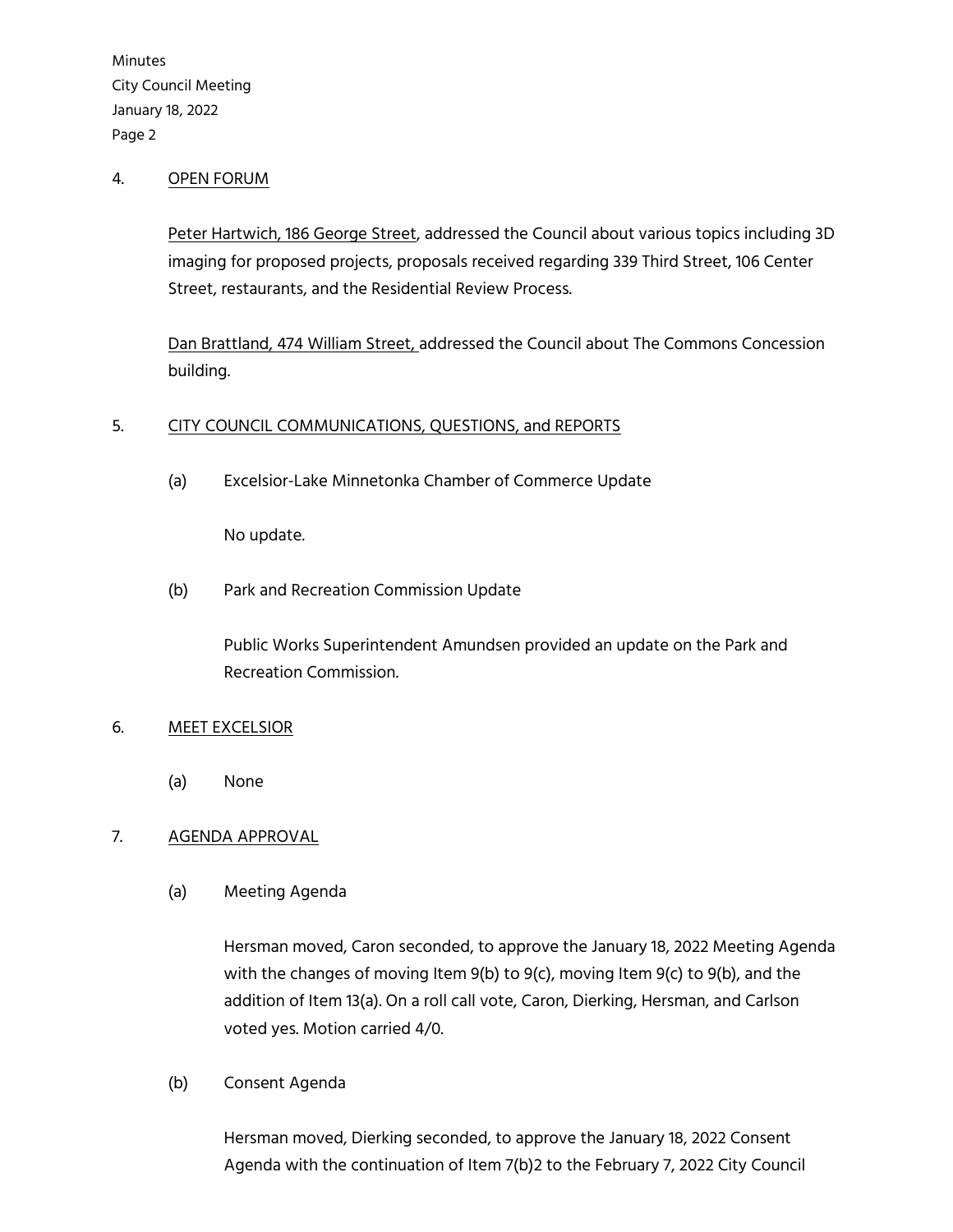> Meeting. On a roll call vote, Caron, Dierking, Hersman, and Carlson voted yes. Motion carried 4/0.

1. Review Verified Claims under \$20,000 and Approve Verified Claims over \$20,000

> Action – Reviewed verified claims under \$20,000 and approved verified claims over \$20,000.

2. Commercial District Ordinance Amendment Second Reading

Action – Continued to the February 7, 2022 City Council Meeting.

3. Resolution 2022-02 Klondike Dog Derby Road Closure

Action – Adopted Resolution 2022-02 Klondike Dog Derby Road Closure.

4. Continue 481 Second Street Lakeshore Market Sign Variance Application

Action – Continued 481 Second Street Lakeshore Market Sign Variance Application.

5. Approve Pay Voucher No. 6 2021 Street & Utility Improvements Project

Action – Approved Pay Voucher No. 6 2021 Street & Utility Improvements Project.

6. Commons Concession Building/Plaza Project Construction Manager Agreement

> Action – Authorized the Mayor and City Manager to execute the Construction Manager at Risk Agreement with Gardener Builders.

7. Adopt the 2022 City of Excelsior Objectives

Action – Adopted the 2022 City of Excelsior Objectives.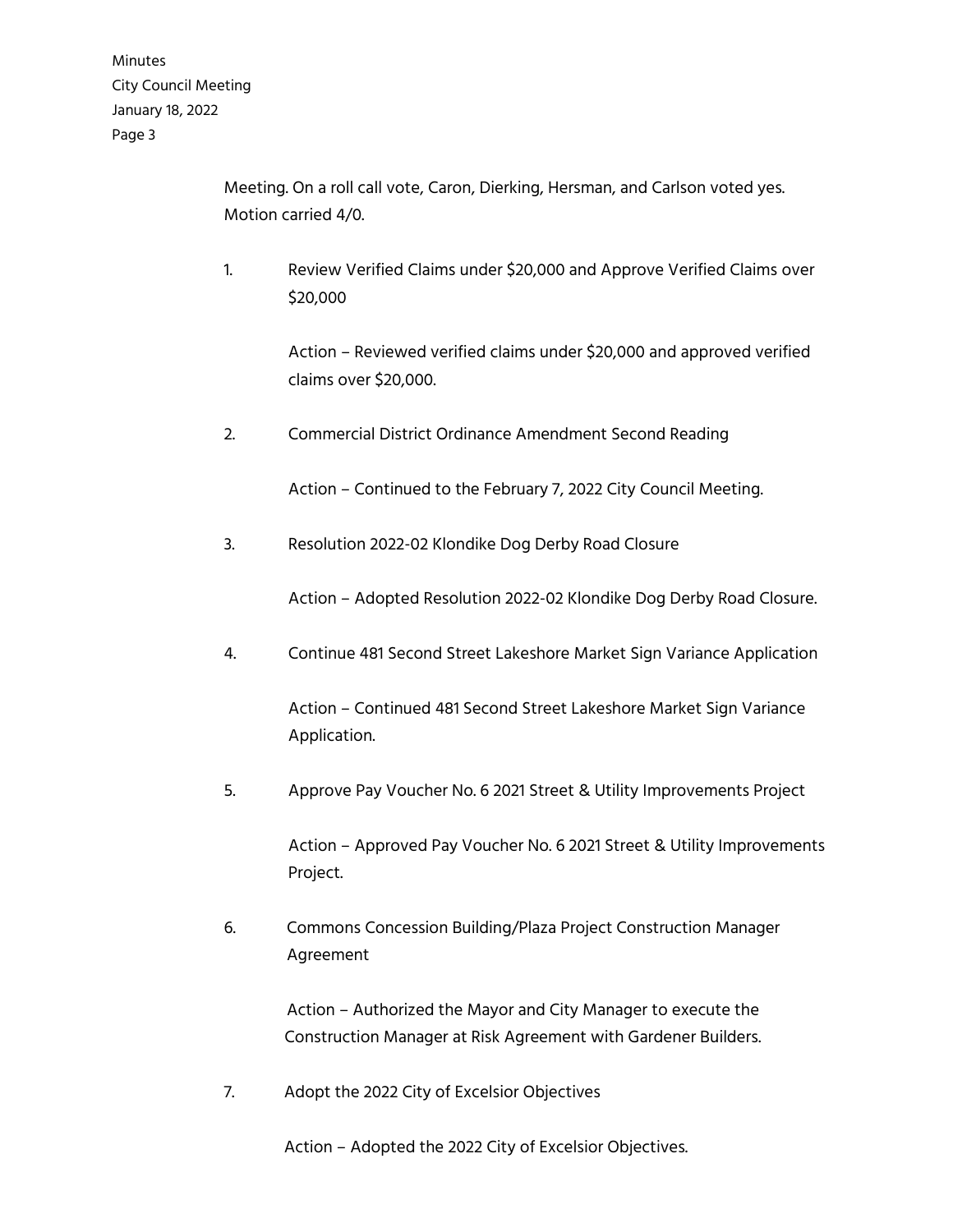# 8. Cemetery Committee

Action – Appointed Mayor Carlson, Teri Haugland, and Kurt Wehrmann to serve on the Cemetery Committee with City Clerk Williams and Public Works Superintendent Amundsen.

# 8. PUBLIC HEARINGS

(a) 435 Water Street Huntington Bank Conditional Use Permit Application

Caron moved, Dierking seconded, to continue this item to the February 7, 2022 City Council Meeting. On a roll call vote, Caron, Dierking, Hersman, and Carlson voted yes. Motion carried 4/0.

# 9. PETITIONS, REQUESTS and COMMUNICATIONS

(a) Dock Waitlist Request

Dierking moved, Caron seconded, to continue this item to the February 22, 2022 City Council Meeting. On a roll call vote, Caron, Dierking, Hersman, and Carlson voted yes. Motion carried 4/0.

(b) Refuse and Recycling Request for Proposal (Amended)

Hersman moved, Caron seconded, to award the contract to Republic Services, shift the billing to Republic Services, and provide subscription curbside organics recycling. On a roll call vote, Caron, Dierking, Hersman, and Carlson voted yes. Motion carried 4/0.

(c) 339 Third Street Project Advisory Committee (Amended)

Dierking moved, Hersman seconded, to appoint Councilmember Caron and either Councilmember Hersman or Kurschner depending on their interest, to work with and provide direction to staff. On a roll call vote, Caron, Dierking, Hersman, and Carlson voted yes. Motion carried 4/0.